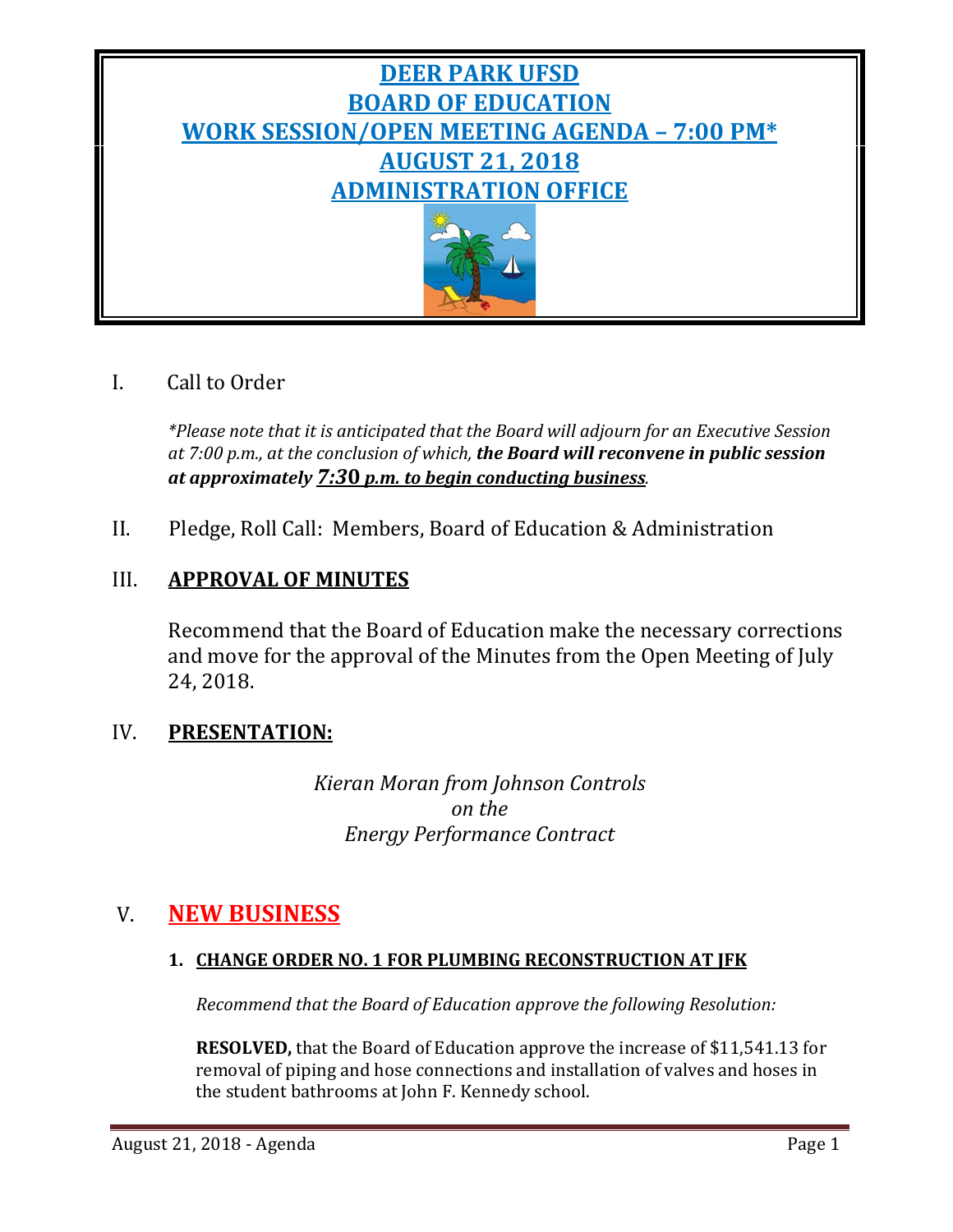## **2. CHANGE ORDER NO. 2 FOR PLUMBING RECONSTRCTION AT HIGH SCHOOL**

*Recommend that the Board of Education approve the following Resolution:*

**RESOLVED,** that the Board of Education approve the increase of \$4,177.61 for removal and replacement of valves (unforeseen condition) and to furnish and install additional fixtures in restrooms at the High School.

## **3. DISPOSAL OF SOCIAL STUDIES TEXTBOOKS AT ROBERT FROST MS**

*Recommend that the Board of Education approve the following Resolution:*

**RESOVLED,** that the Board of Education approve the disposal of the following textbooks that are in poor physical shape and have poor format and content. New textbooks were purchased in 2016-2017 for grade 6 social studies.

350 books - Our World – ISBN#10:0021503176

## VI. **APPROVAL OF SCHEDULES**

Recommend, that the Board of Education approve the following Schedules collectively:

# **NON-INSTRUCTIONAL**

#### **SCHEDULE -- CS --CHANGE OF SALARY/ STATUS (Non-Instructional)**

## **Patricia Alfano**

District Wide **Substitute Office Assistant** Salary/Step: Effective 6/30/2018 Civil Service Title Change from Substitute Clerk Typist to Substitute Office Assistant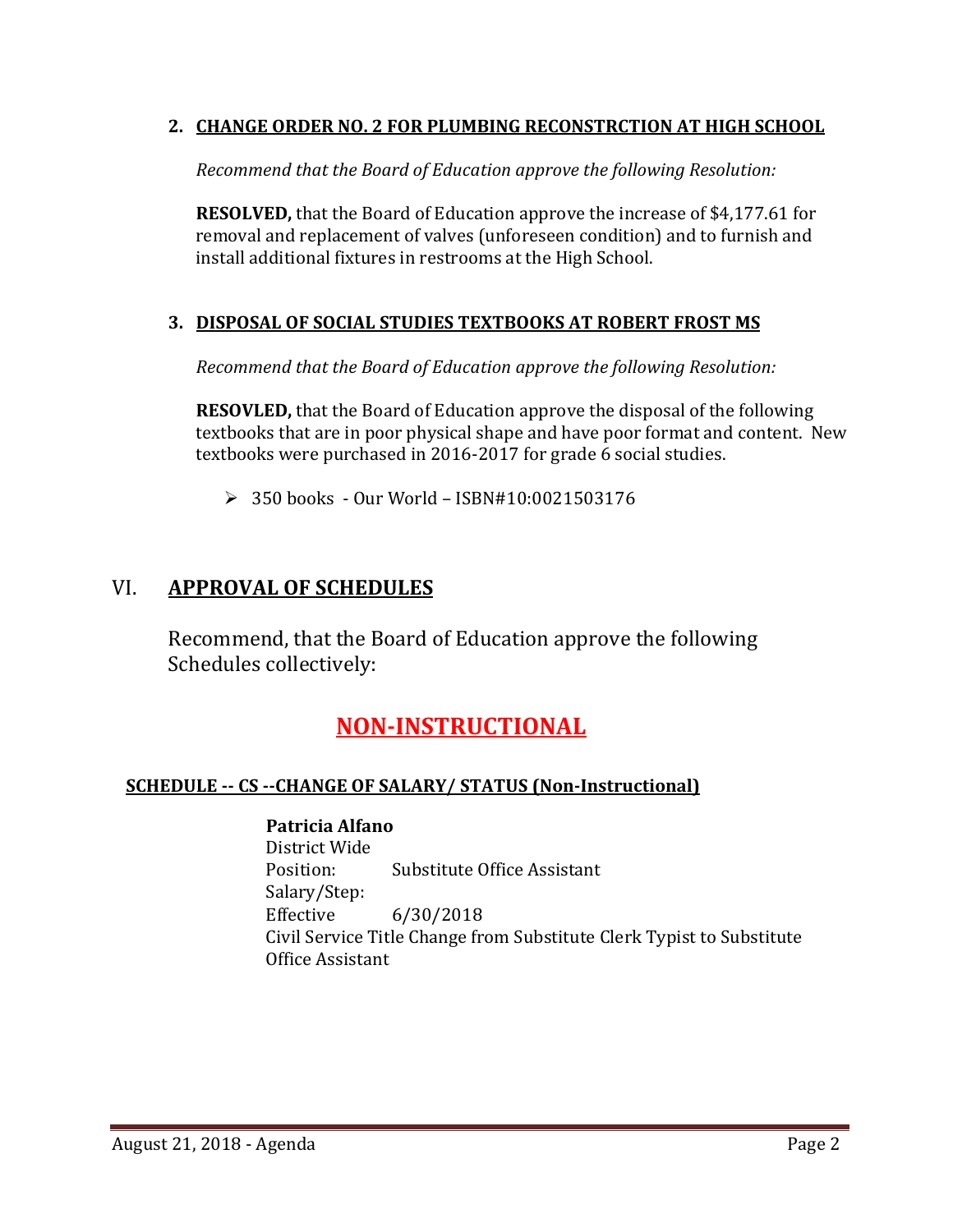#### **Rosemarie Alvarado**

Deer Park High School<br>Position: Office A **Office Assistant** Salary/Step:<br>Effective  $6/30/2018$ Civil Service Title Change from Clerk Typist to Office Assistant

## **Cheryl Anderson**

Transportation<br>Position: Summer School Bus Aide<br>\$17.11/hour Salary/Step:<br>Effective Effective 7/9/2018 - 8/17/2018 Changed from Sub Bus Aide to Regular Bus Aide (summer school)

## **Eleanor Brand**

Deer Park High School<br>Position: Office A Office Assistant Salary/Step:<br>Effective Effective 6/30/2018 Civil Service Title Change from Clerk Typist to Office Assistant

## **Patricia Collins**

Deer Park High School<br>Position: Office Office Assistant Salary/Step: Effective 6/30/2018 Civil Service Title Change from Clerk Typist to Office Assistant

## **Debra Cook**

John F Kennedy Intermediate School<br>Position: Office Assistant Office Assistant Salary/Step:<br>Effective Effective 6/30/2018 Civil Service Title Change from Clerk Typist to Office Assistant

## **Clara DeDona**

District Office<br>Position: Office Assistant Salary/Step: Effective 6/30/2018 Civil Service Title Change from Clerk Typist to Office Assistant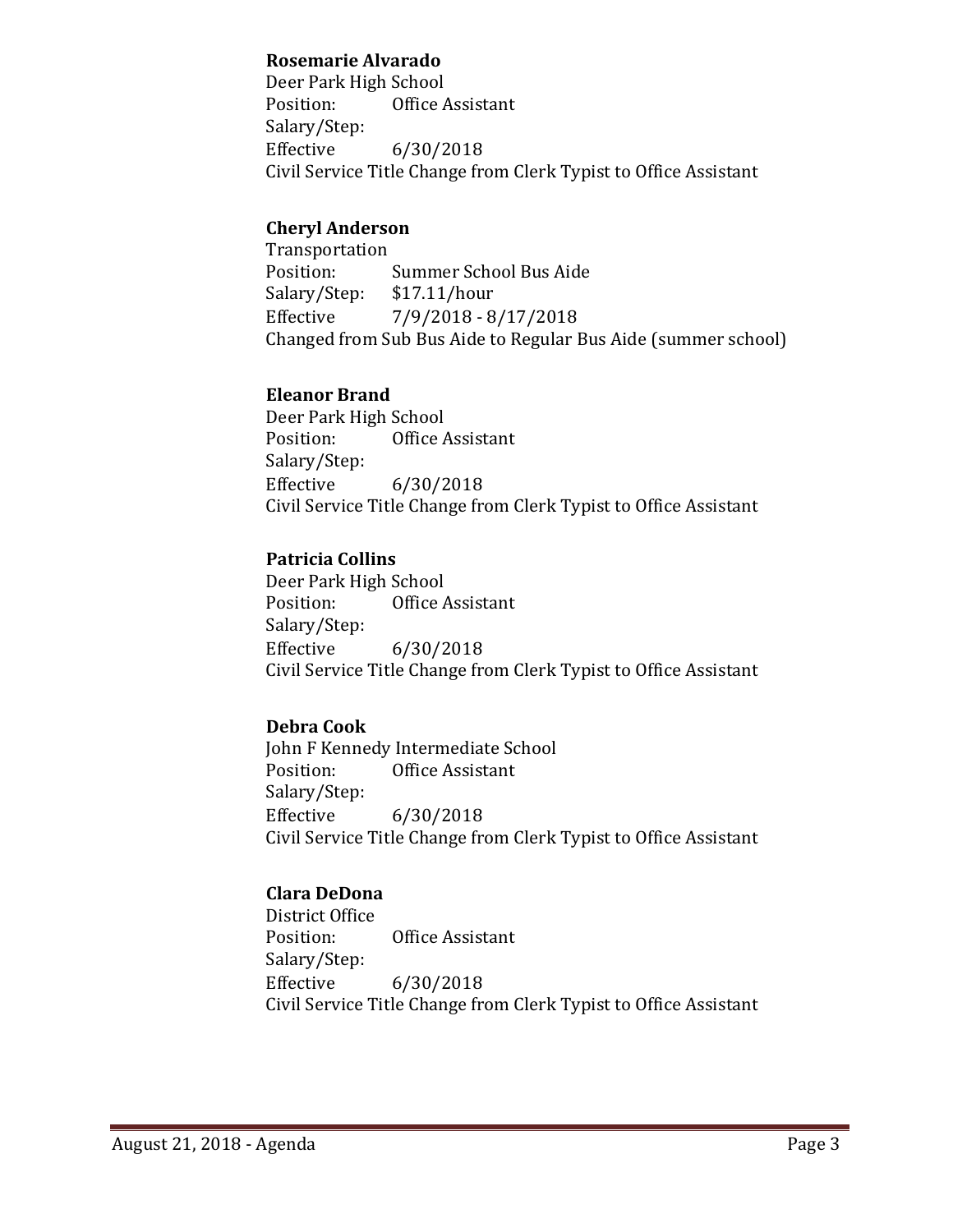### **Laura Dudley**

May Moore School<br>Position: 0ff **Office Assistant** Salary/Step:<br>Effective  $6/30/2018$ Civil Service Title Change from Clerk Typist to Office Assistant

## **Lynda Emig**

District Office<br>Position: Office Assistant Salary/Step: Effective 6/30/2018 Civil Service Title Change from Clerk Typist to Office Assistant

## **Laura Eydeler**

District Wide<br>Position: Substitute Office Assistant Salary/Step: Effective 6/30/2018 Civil Service Title Change from Substitute Clerk Typist to Substitute Office Assistant

## **LuAnn Fanning**

John Quincy Adams School<br>Position: Office Assis Office Assistant Salary/Step: Effective 6/30/2018 Civil Service Title Change from Clerk Typist to Office Assistant

## **Geraldine Ferrara**

District Wide **Substitute Office Assistant** Salary/Step: Effective 6/30/2018 Civil Service Title Change from Substitute Clerk Typist to Substitute Office Assistant

## **Patricia Forte-Williams**

District Wide **Substitute Office Assistant** Salary/Step: Effective 6/30/2018 Civil Service Title Change from Substitute Clerk Typist to Substitute Office Assistant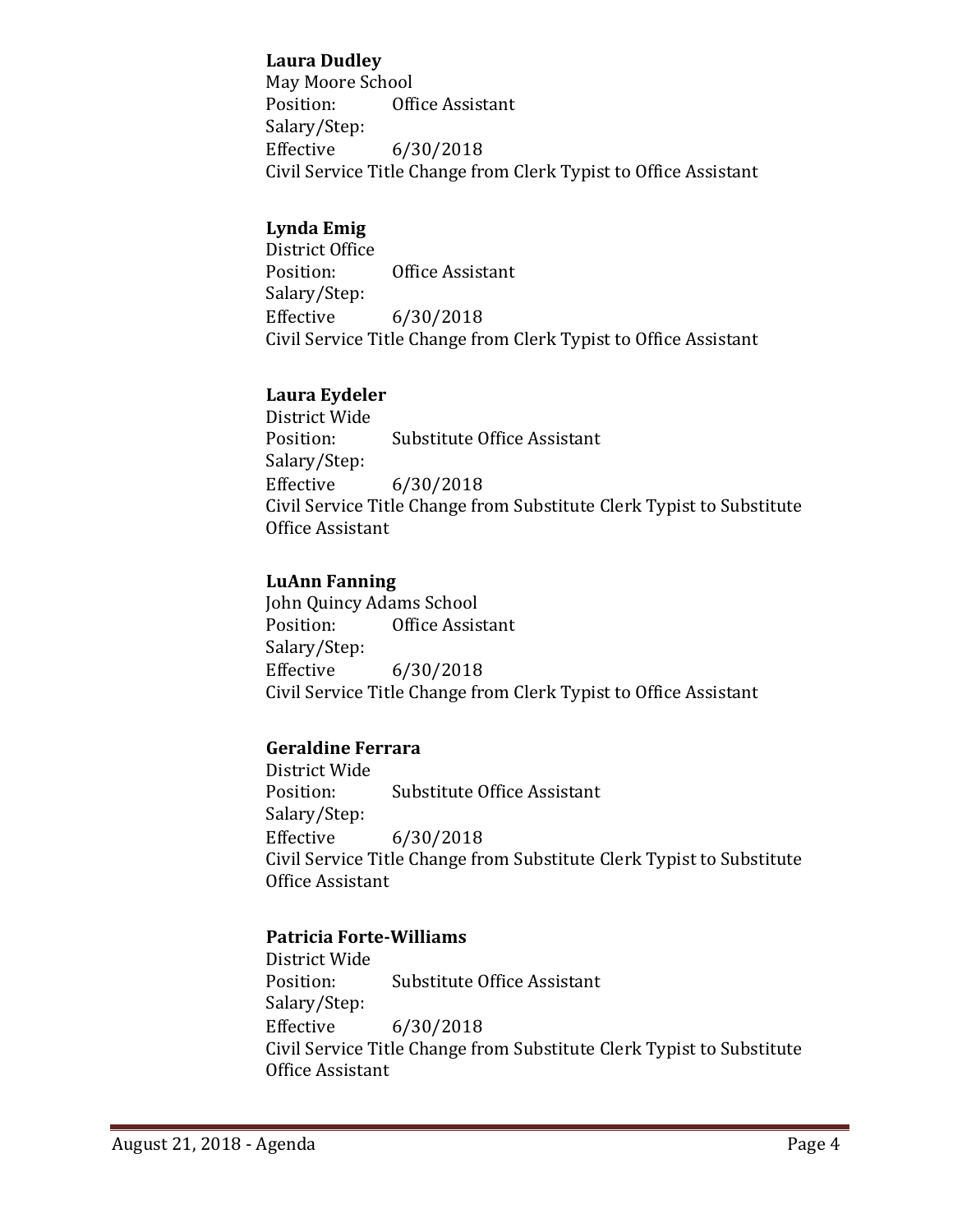#### **Mary Galea**

Deer Park High School<br>Position: Office / Office Assistant Salary/Step:<br>Effective  $6/30/2018$ Civil Service Title Change from Clerk Typist to Office Assistant

## **Maryann Giuliano**

John Quincy Adams School<br>Position: Office Assis Office Assistant Salary/Step: Effective 6/30/2018 Civil Service Title Change from Clerk Typist to Office Assistant

#### **Annette Hammel**

District Wide Substitute Office Assistant Salary/Step:<br>Effective Effective 6/30/2018 Civil Service Title Change from Substitute Clerk Typist to Substitute Office Assistant

## **Nancy Liston**

Transportation Summer School Transportation Aide<br>\$20.98/hour Salary/Step:<br>Effective Effective 7/9/2018 - 8/17/2018 Correction of hourly salary

## **Lisa Martin**

District Office<br>Position: Office Assistant Salary/Step: Effective 6/30/2018 Civil Service Title Change from Clerk Typist to Office Assistant

## **Tracy McGarty**

May Moore School<br>Position: 0ff Office Assistant Salary/Step: Effective 6/30/2018 Civil Service Title Change from Clerk Typist to Office Assistant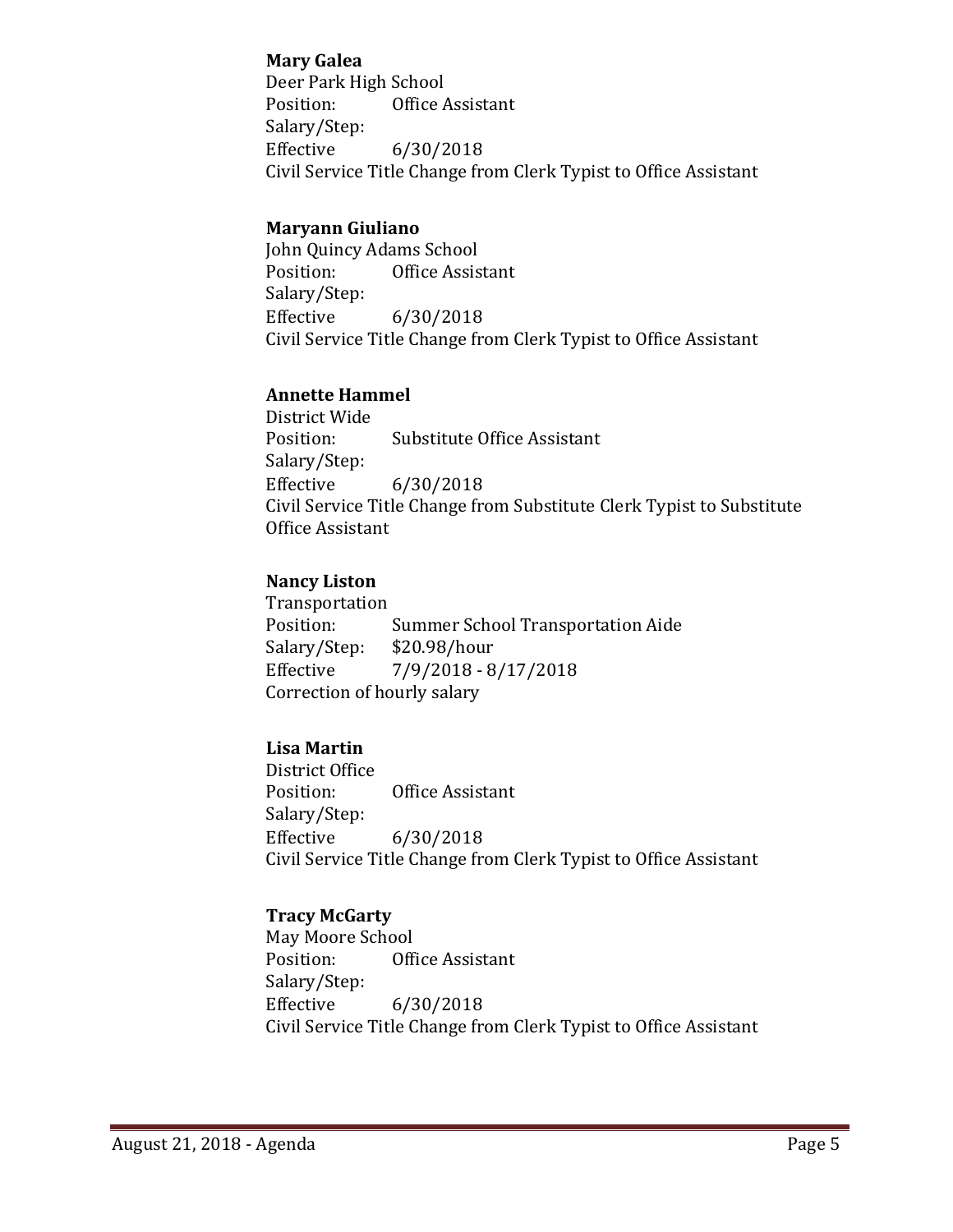#### **Janet Metzler**

District Office<br>Position: **Office Assistant** Salary/Step:<br>Effective  $6/30/2018$ Civil Service Title Change from Clerk Typist to Office Assistant

## **Pamela Miller**

District Wide **Substitute Office Assistant** Salary/Step:  $6/30/2018$ Civil Service Title Change from Substitute Clerk Typist to Substitute Office Assistant

#### **Marion O'Brien**

Memorial<br>Position: Office Assistant Salary/Step:<br>Effective  $6/30/2018$ Civil Service Title Change from Clerk Typist to Office Assistant

## **Carol Ottersen**

Memorial<br>Position: Office Assistant Salary/Step: Effective 6/30/2018 Civil Service Title Change from Clerk Typist to Office Assistant

## **Jeanne Plitt**

District Wide **Substitute Office Assistant** Salary/Step: Effective 6/30/2018 Civil Service Title Change from Substitute Clerk Typist to Substitute Office Assistant

## **Patricia Price**

Memorial<br>Position: Office Assistant Salary/Step:<br>Effective Effective 6/30/2018 Civil Service Title Change from Clerk Typist to Office Assistant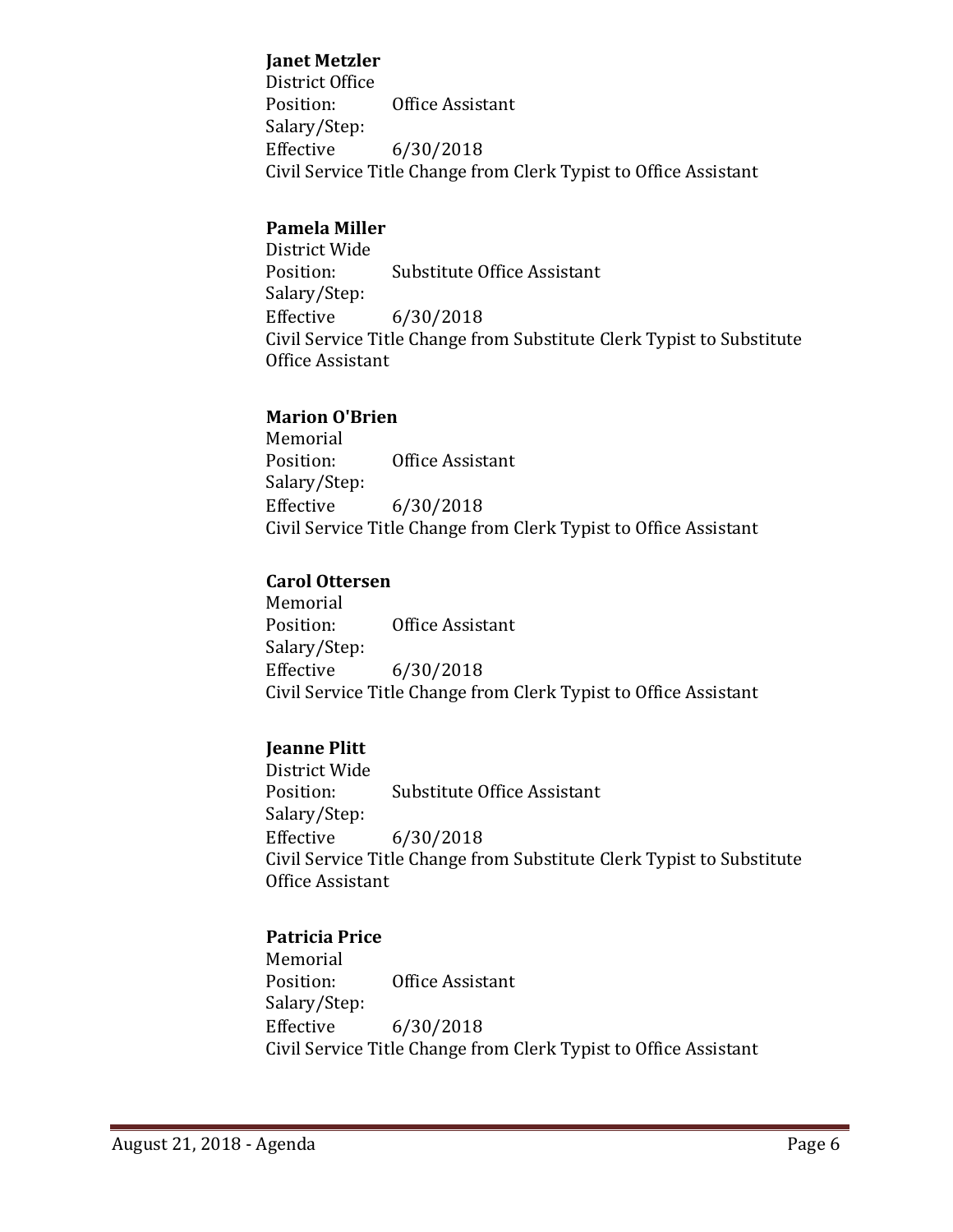#### **Marie Racanelli**

John F Kennedy Intermediate School<br>Position: 0ffice Assistant Office Assistant Salary/Step:<br>Effective  $6/30/2018$ Civil Service Title Change from Clerk Typist to Office Assistant

## **Nancy Ragone**

District Office<br>Position: Office Assistant Salary/Step:  $6/30/2018$ Civil Service Title Change from Clerk Typist to Office Assistant

## **John Reyes**

John F Kennedy Intermediate School<br>Position: Office Assistant Office Assistant Salary/Step:<br>Effective Effective 6/30/2018 Civil Service Title Change from Clerk Typist to Office Assistant

## **Debra Rios**

Robert Frost Middle School<br>Position: Office Assist Office Assistant Salary/Step: Effective 6/30/2018 Civil Service Title Change from Clerk Typist to Office Assistant

## **Josephine Rubino**

District Office<br>Position: Office Assistant Salary/Step:<br>Effective Effective 6/30/2018 Civil Service Title Change from Clerk Typist to Office Assistant

## **Marjorie Russo**

District Wide **Substitute Office Assistant** Salary/Step: Effective 6/30/2018 Civil Service Title Change from Substitute Clerk Typist to Substitute Office Assistant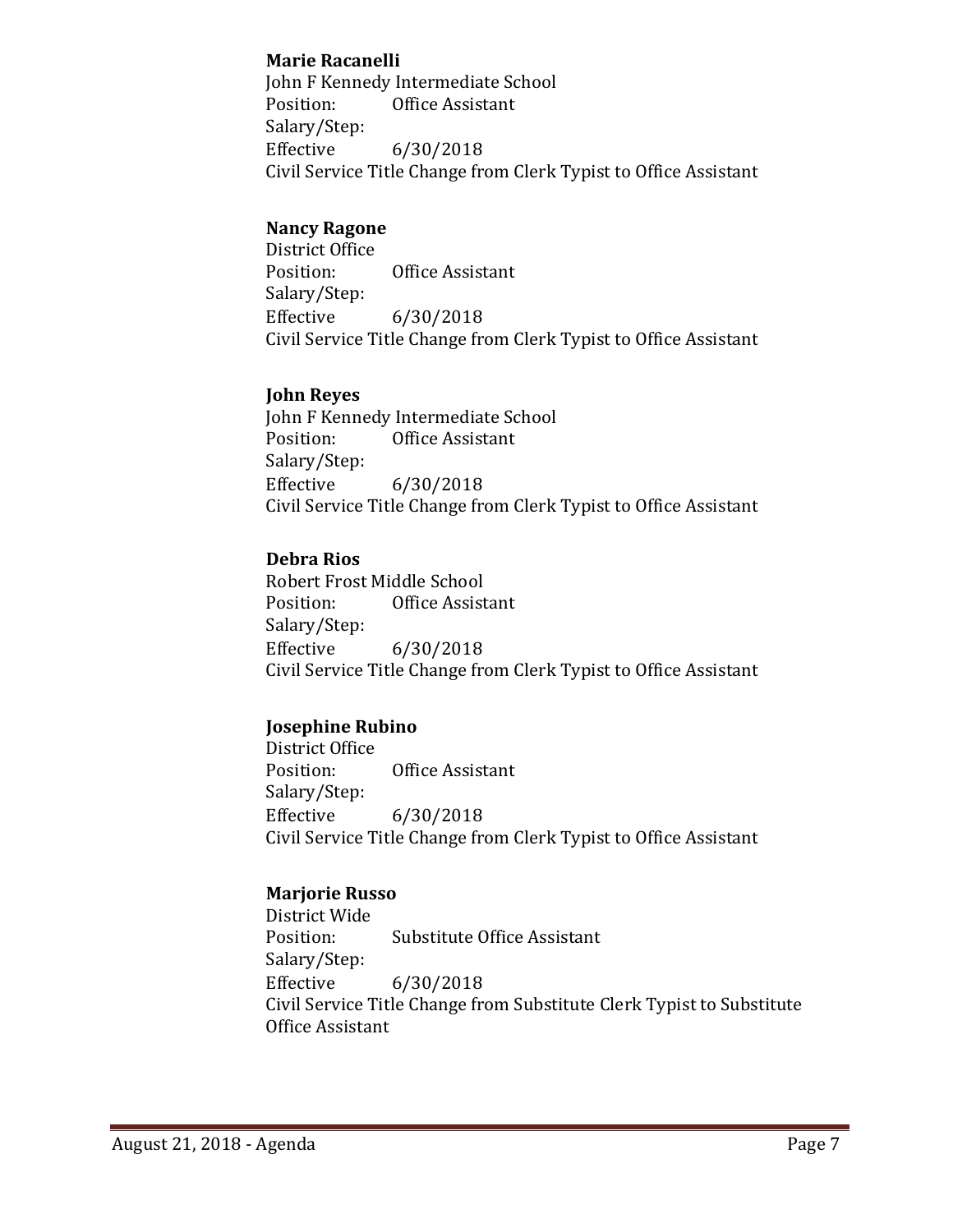#### **Theresa Sepe**

Deer Park High School<br>Position: Office / **Office Assistant** Salary/Step:<br>Effective  $6/30/2018$ Civil Service Title Change from Clerk Typist to Office Assistant

## **Darlene Signa**

Deer Park High School<br>Position: Office Office Assistant Salary/Step: Effective 6/30/2018 Civil Service Title Change from Clerk Typist to Office Assistant

## **Rita Smith**

Transportation<br>Position: Office Assistant Salary/Step:<br>Effective Effective 6/30/2018 Civil Service Title Change from Clerk Typist to Office Assistant

## **Monique Spence**

Memorial<br>Position: Office Assistant Salary/Step: Effective 6/30/2018 Civil Service Title Change from Clerk Typist to Office Assistant

## **Celeste Stalker**

Robert Frost Middle School<br>Position: Office Assist Office Assistant Salary/Step:<br>Effective Effective 6/30/2018 Civil Service Title Change from Clerk Typist to Office Assistant

## **Kathryn Tarzi**

District Office<br>Position: Office Assistant Salary/Step: Effective 6/30/2018 Civil Service Title Change from Clerk Typist to Office Assistant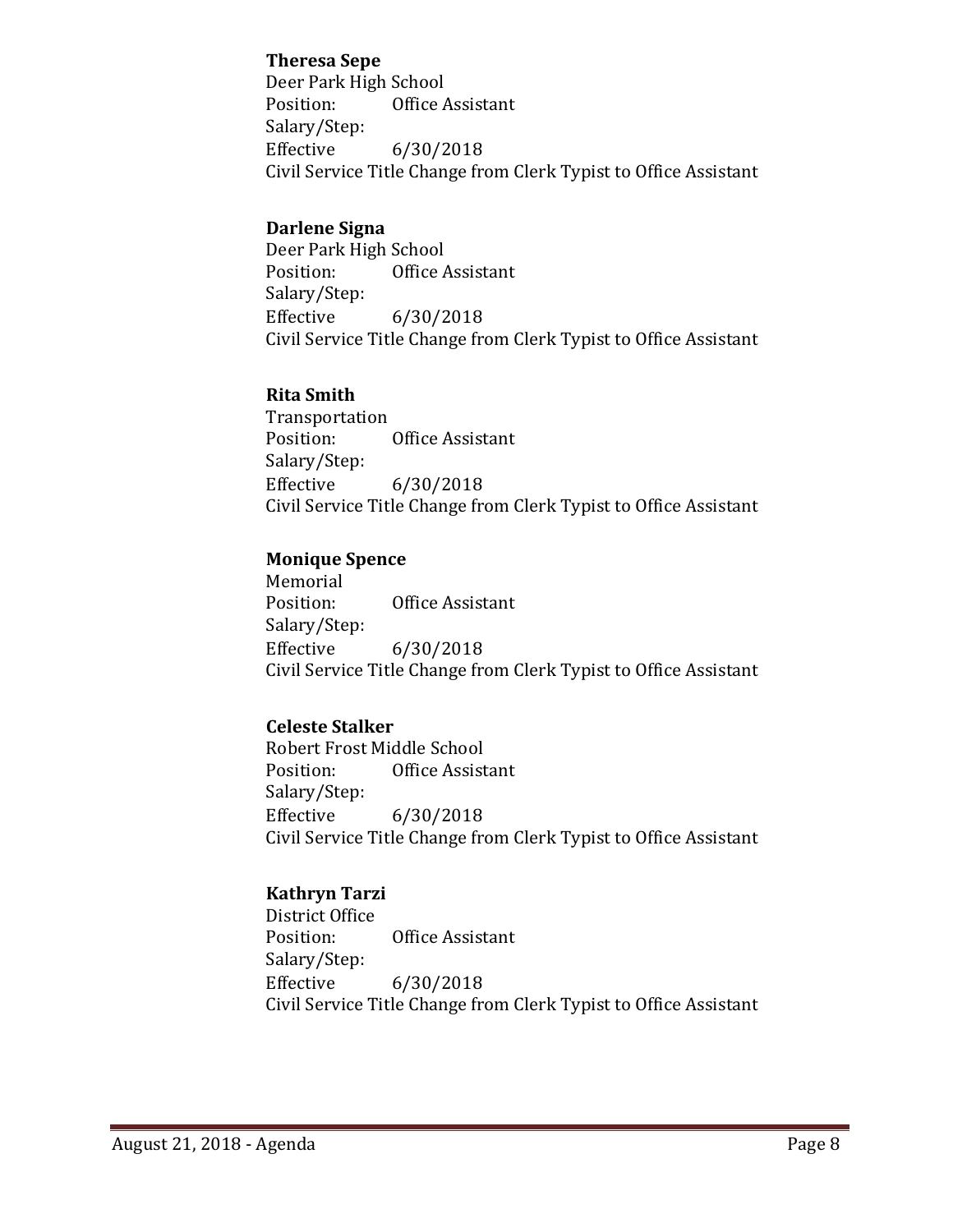### **Domenica Tchinnis**

Deer Park High School<br>Position: Office A **Office Assistant** Salary/Step:<br>Effective  $6/30/2018$ Civil Service Title Change from Clerk Typist to Office Assistant

## **Noreen Thielemann**

Robert Frost Middle School<br>Position: Office Assist Office Assistant Salary/Step:  $6/30/2018$ Civil Service Title Change from Clerk Typist to Office Assistant

## **Kim Valenti**

Deer Park High School<br>Position: Office / Office Assistant Salary/Step:<br>Effective Effective 6/30/2018 Civil Service Title Change from Clerk Typist to Office Assistant

## **Marie Valerio**

Robert Frost Middle School<br>Position: Office Assist Office Assistant Salary/Step: Effective 6/30/2018 Civil Service Title Change from Clerk Typist to Office Assistant

## **Gina Vogler**

Robert Frost Middle School<br>Position: Office Assist Office Assistant Salary/Step:<br>Effective Effective 6/30/2018 Civil Service Title Change from Clerk Typist to Office Assistant

#### **Mary Ellen Walsh**

Deer Park High School<br>Position: Office Office Assistant Salary/Step: Effective 6/30/2018 Civil Service Title Change from Clerk Typist to Office Assistant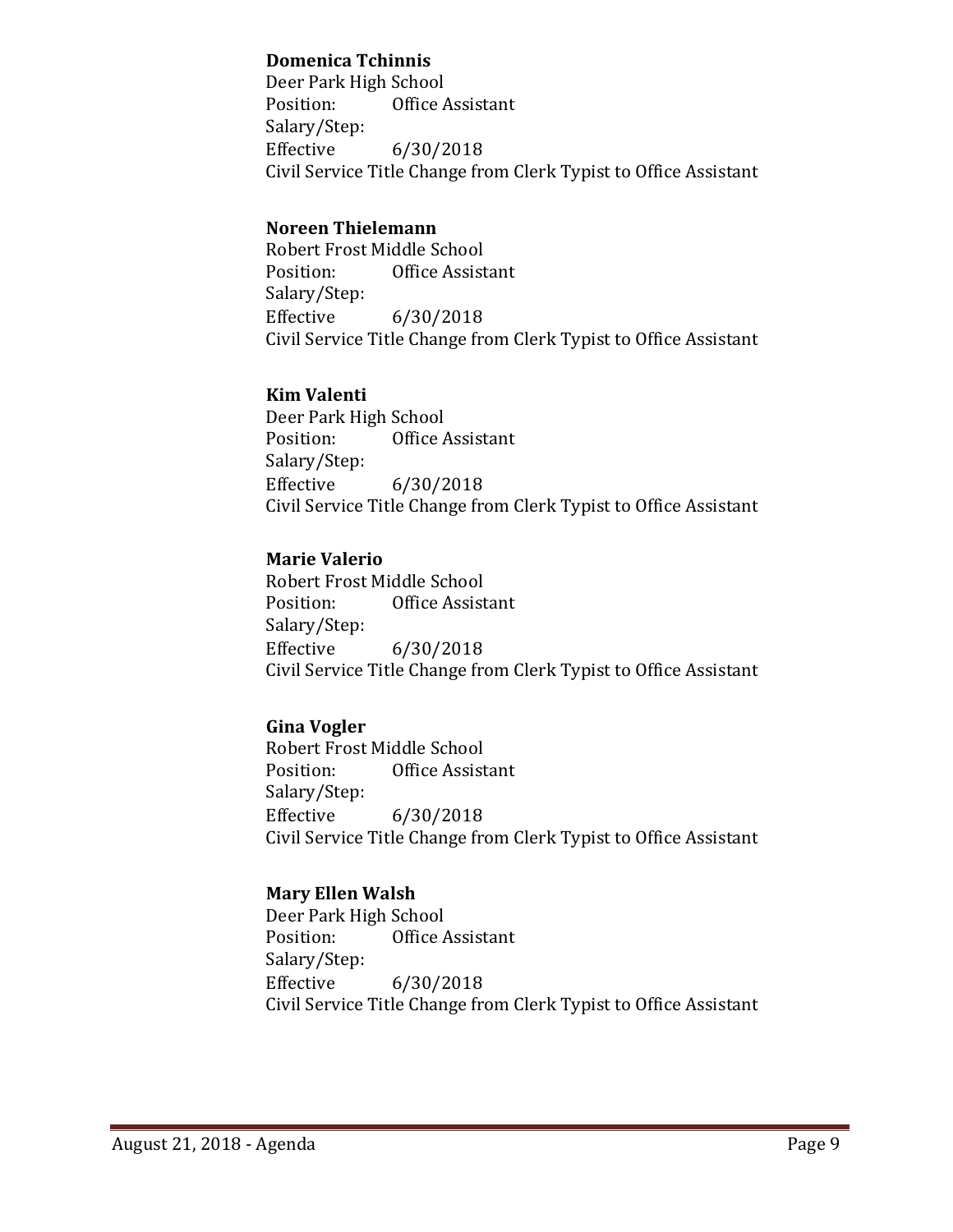### **Nicole Wright**

District Wide **Substitute Office Assistant** Salary/Step:<br>Effective  $6/30/2018$ Civil Service Title Change from Substitute Clerk Typist to Substitute Office Assistant

### **Deborah Young**

John Quincy Adams School Office Assistant Salary/Step: Effective 6/30/2018 Civil Service Title Change from Clerk Typist to Office Assistant

## **SCHEDULE -- NN --APPOINTMENTS (Non-Instructional)**

## **Jennifer DeJoseph**

May Moore School Non-Instructional 6 hr Aide<br>\$19.11/hr Salary/Step:<br>Effective  $9/1/2018$ 3.5 hr aide to 6 hr aide

### **SCHEDULE -- NNPS --PER DIEM SUBSTITUTES (Non-Instructional)**

#### **Keri Delargy**

John F Kennedy Intermediate School<br>Position: Summer School Subs Summer School Substitute Aide<br>\$12/hour Salary/Step: Effective 7/9/2018 - 8/17/2018

## **Jennifer Rivela**

District Wide Substitute Non-Instructional Aide<br>\$11/hour Salary/Step:<br>Effective  $9/1/2018$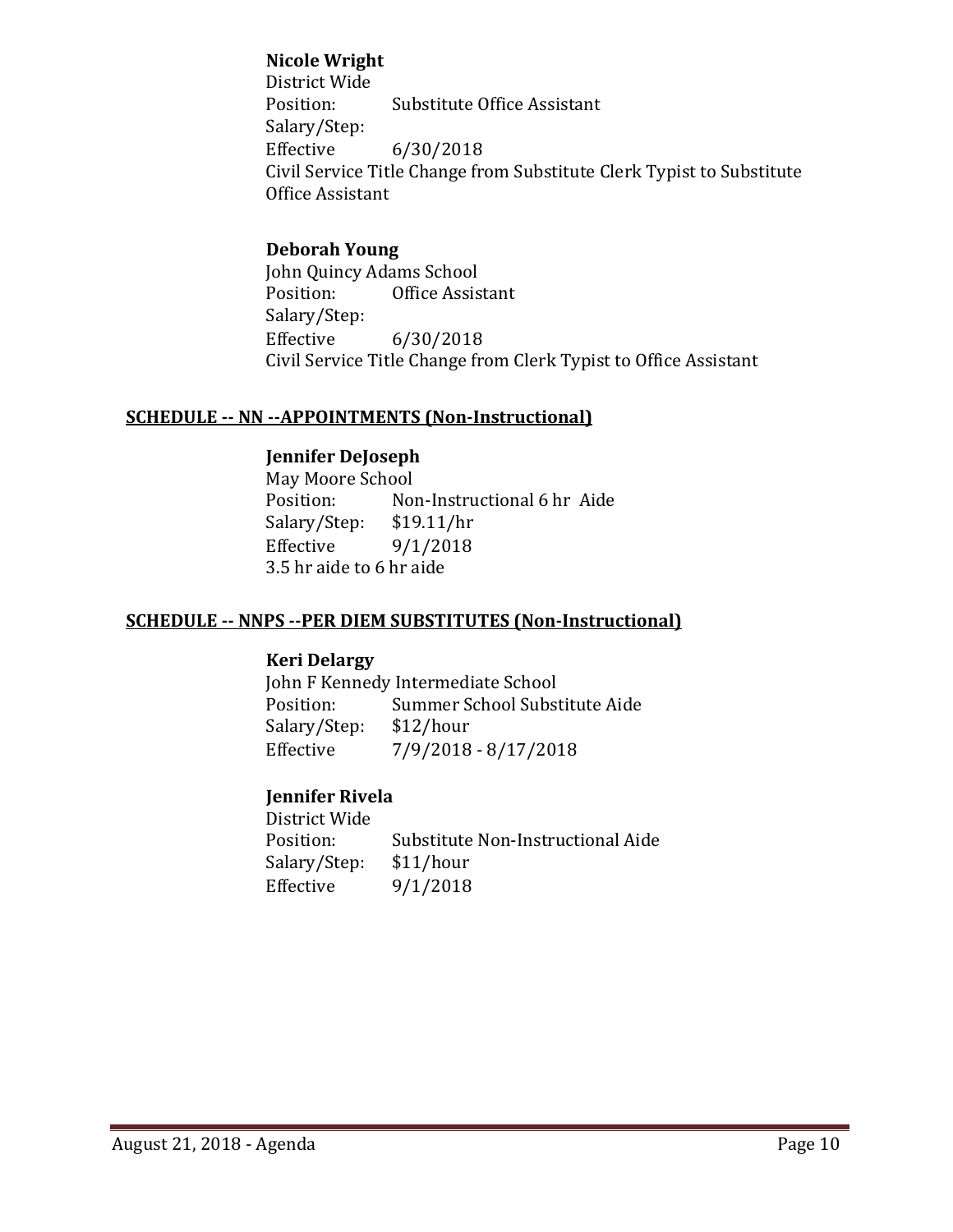#### **SCHEDULE -- OO --RESIGNATIONS / RETIREMENTS / REMOVALS / TERMINATIONS (Non-Instructional)**

#### **Edward Aromando**

Transportation<br>Position: **Bus Driver** Salary/Step: Effective 8/2/2018 Termination. No outstanding obligation to the district.

#### **Ann Castagna**

Deer Park High School<br>Position: Stenog Stenographer Salary/Step:<br>Effective Effective 8/11/2019 Resignation for the purpose of RETIREMENT.

#### **Jennifer DeJoseph**

May Moore School<br>Position: 3.5 3.5 hr Non-Instructional Aide Salary/Step:<br>Effective Effective 8/14/2018 Resignation as 3.5 hr cafeteria aide in order to accept position as 6 hr aide

#### **SCHEDULE -- QQ --LEAVES OF ABSENCE (Non-Instructional)**

#### **Michael McEvoy**

Memorial<br>Position: Groundsman Salary/Step:  $8/3/2018 - 8/17/2018$ Extension of Unpaid Medical LOA (WC)

#### **Bunnie Smith**

Transportation **Bus Driver** Salary/Step:<br>Effective  $6/19/2018 - 9/15/2018$ Extension of Unpaid Medical LOA (WC)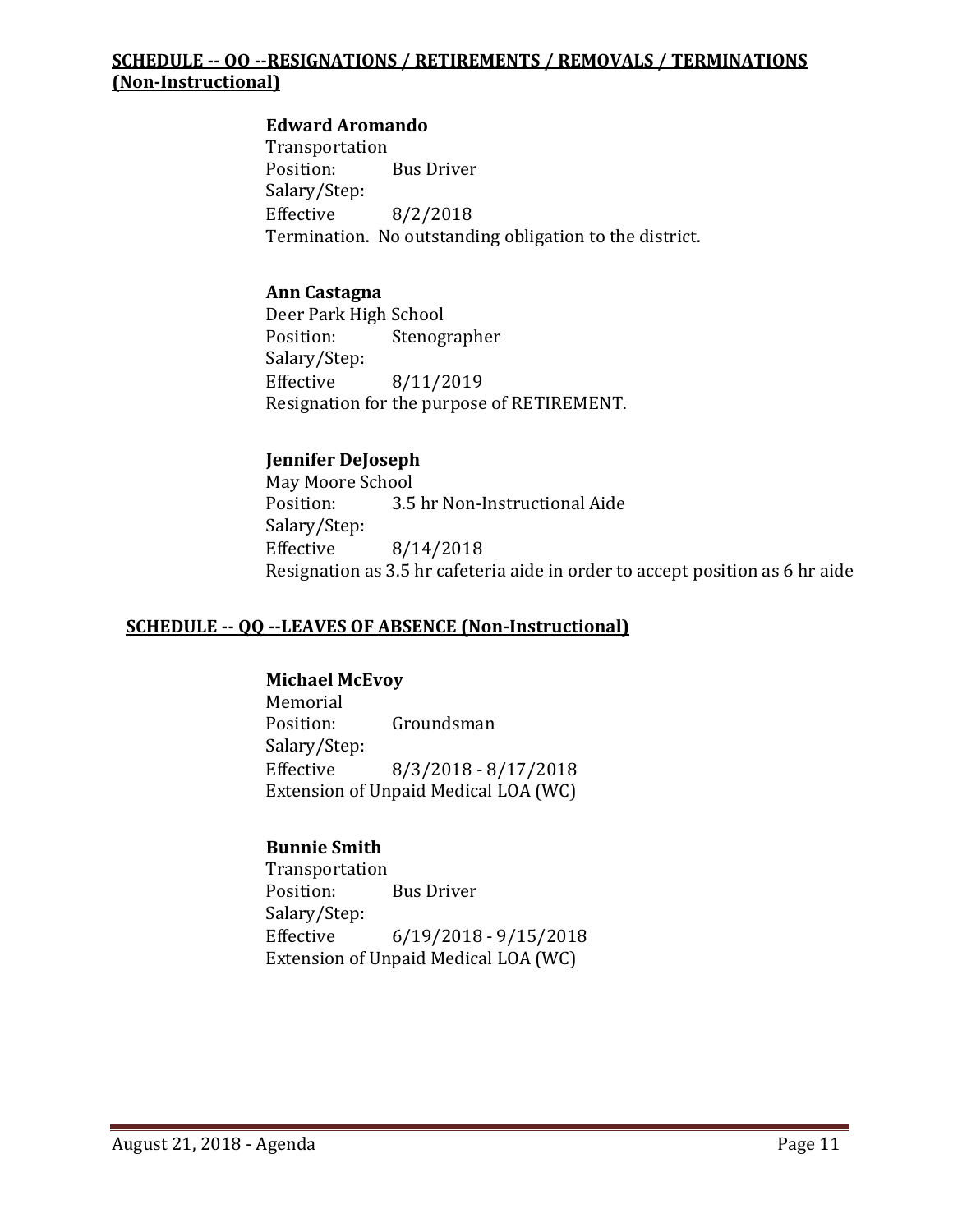#### **SCHEDULE -- TRN --TRANSFERS (Non-Instructional)**

#### **Josephine Calder**

Robert Frost Middle School<br>Position: Non-Instruc Non-Instructional Aide Salary/Step:<br>Effective  $9/1/2018 - 6/30/2019$ Transfer from HS to RF due to staff request

## **INSTRUCTIONAL**

#### **SCHEDULE -- CSS --CHANGE OF STATUS / SALARY (Instructional)**

#### **Keri Delargy**

John F Kennedy Intermediate School<br>Position: Substitute Summer S Substitute Summer School Teaching Assistant<br>\$12.86/hour Salary/Step:<br>Effective Effective 7/9/2018 - 8/17/2018 Correction of hourly salary

#### **SCHEDULE -- L --PART-TIME APPOINTMENTS (Instructional)**

## **Matthew Griffith**

Deer Park High School<br>Position: 5 Tech Position: .5 Technology Teacher<br>Salary/Step: \$69,280 M \$69,280 MA/Step 6 Effective 9/1/2018 - 6/30/2019 Salary prorated at \$34,640

#### **Steven Soltysik**

Deer Park High School<br>Position: 4 Art T Position: .4 Art Teacher<br>Salary/Step: \$56 \$56,707 BA/Step 1 Effective 9/1/2018 - 6/30/2019 Salary prorated at \$22,682.80

#### **Kristin Wehner**

Deer Park High School Position: .6 Math Teacher<br>Salary/Step: \$61,9 \$61,985 MA/Step 1 Effective 9/1/2018 - 6/30/2019 Salary prorated at \$37,191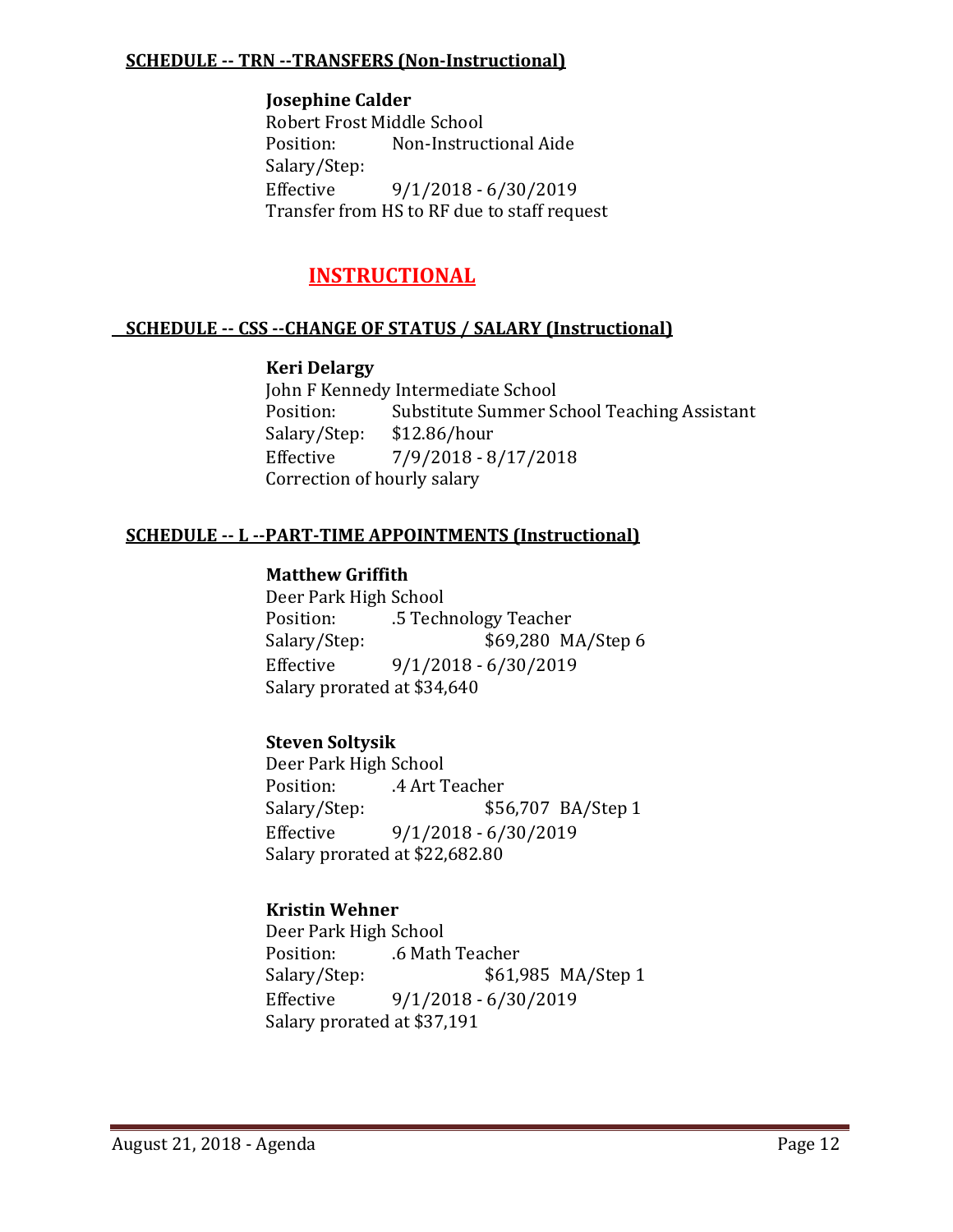#### **SCHEDULE -- N --PROBATIONARY TEACHER (Instructional) \***

#### **Gabriella Gilmartin**

Deer Park High School Probationary Special Education Teacher Salary/Step: \$56,707 BA/Step 1 Effective 9/1/2018 - 8/31/2022

#### **Brianne Hertzog**

Deer Park High School Position: Probationary Technology Teacher<br>Salary/Step: \$61,985 MA/Step 1 \$61,985 MA/Step 1 Effective 9/1/2018 - 8/31/2022

## **Natalie Sabia**

Deer Park High School Position: Probationary Science Teacher<br>Salary/Step: \$56,707 BA/Step \$56,707 BA/Step 1 Effective 9/1/2018 - 8/31/2022 RF/HS (Changed from Leave Replacement to Probationary)

\*Except to the extent required by the applicable provisions of Education Law 2509, 2573, 3212 and 3014, in order to be granted tenure the classroom teacher or building administrator shall have received composite or overall annual professional performance review ratings pursuant to Education Law 3012-c and/or 3012-d of either effective or highly effective in at least three (3) of the four (4) preceding years and if the classroom teacher or administrator receives an ineffective composite or overall rating in the final year of the probationary period he or she shall not be eligible for tenure at that time.

#### **SCHEDULE -- NAS --ADMINSTRATIVE / SUPERVISORY APPOINTMENTS (Instructional) \***

#### **James Henry**

Robert Frost Middle School<br>Position: Associate Pi Associate Principal<br>\$119,304.62 Salary/Step: Effective 7/1/2018 - 6/30/2022

\*Except to the extent required by the applicable provisions of Education Law 2509, 2573, 3212 and 3014, in order to be granted tenure the classroom teacher or building administrator shall have received composite or overall annual professional performance review ratings pursuant to Education Law 3012-c and/or 3012-d of either effective or highly effective in at least three (3) of the four (4) preceding years and if the classroom teacher or administrator receives an ineffective composite or overall rating in the final year of the probationary period he or she shall not be eligible for tenure at that time.

#### **SCHEDULE -- NPS --PER DIEM SUBSTITUTES (Instructional)**

#### **Laurie Johnson**

District Wide Substitute Teaching Assistant<br>\$90/day Salary/Step:<br>Effective Effective 9/1/2018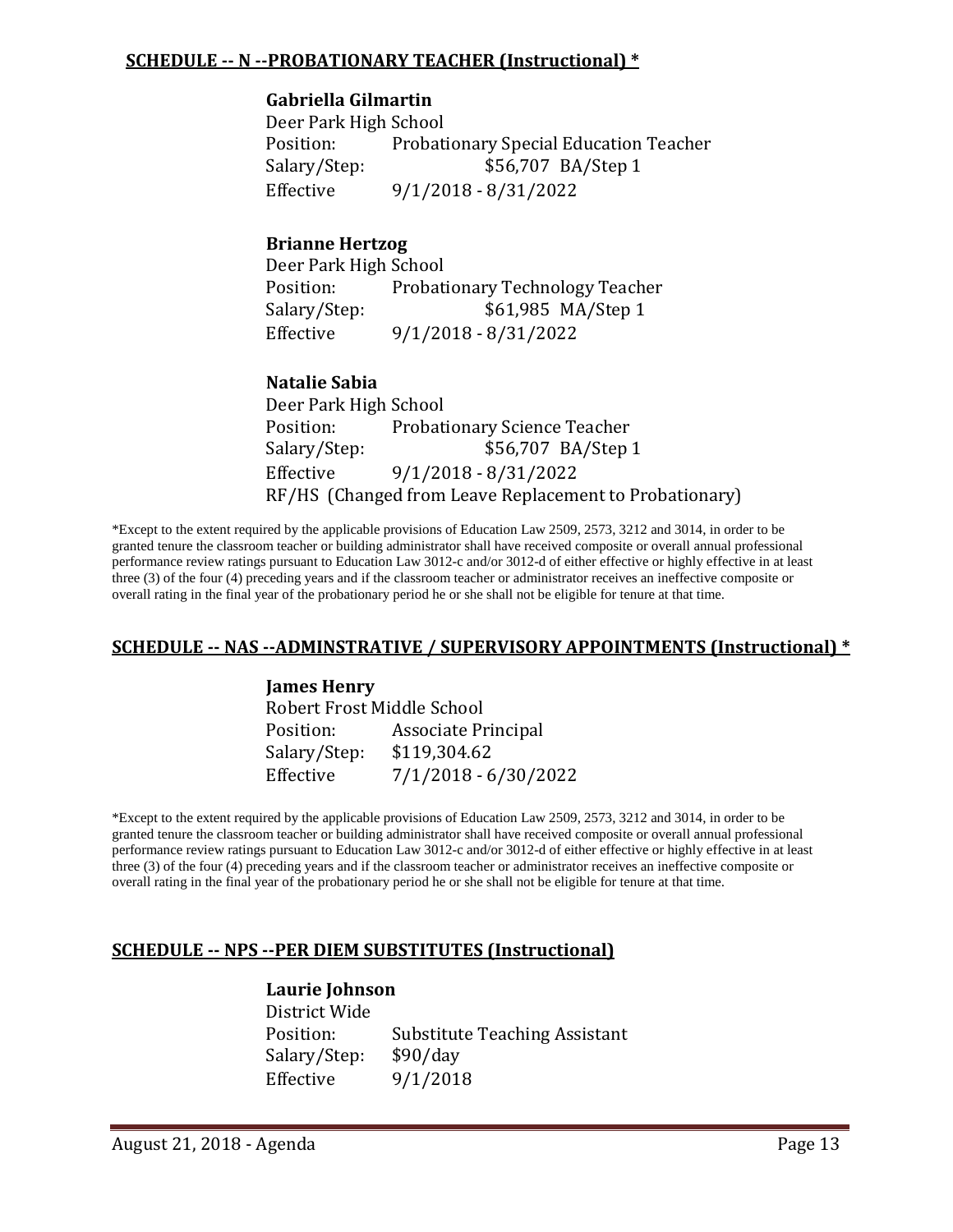#### **SCHEDULE -- NS --PERMANENT SUBSTITUTES (Instructional)**

#### **Daniel Friend**

Robert Frost Middle School<br>Position: Permanent! Permanent Substitute Teacher<br>\$125/day Salary/Step:<br>Effective Effective 9/1/2016 - 6/30/2019

## **Matthew Griffith**

Deer Park High School .5 Permanent Substitute Teacher<br>\$125/day Salary/Step: Effective 9/1/2018 - 6/30/2019 Salary prorated at \$62.50/day

#### **Jeanne Heinsman**

Robert Frost Middle School<br>Position: Permanent ! Permanent Substitute Teacher<br>\$125/day Salary/Step: Effective 9/1/2018 - 6/30/2019

## **Krystal Hoffman**

Robert Frost Middle School<br>Position: Permanent! Permanent Substitute Teacher Salary/Step: \$125/day Effective 9/1/2018 - 6/30/2019

#### **Kasey Kephart**

John Quincy Adams School<br>Position: Permanent Permanent Substitute Teacher<br>\$125/day Salary/Step: Effective 9/1/2018 - 6/30/2019

#### **Alexandra Santora**

Robert Frost Middle School<br>Position: Permanent! Permanent Substitute Teacher<br>\$125/day Salary/Step:<br>Effective  $9/1/2018 - 6/30/2019$ 

## **Steven Soltysik**

Deer Park High School .6 Permanent Substitute Teacher<br>\$125/day Salary/Step:<br>Effective Effective 9/1/2018 - 6/30/2019 Salary prorated at \$75 per day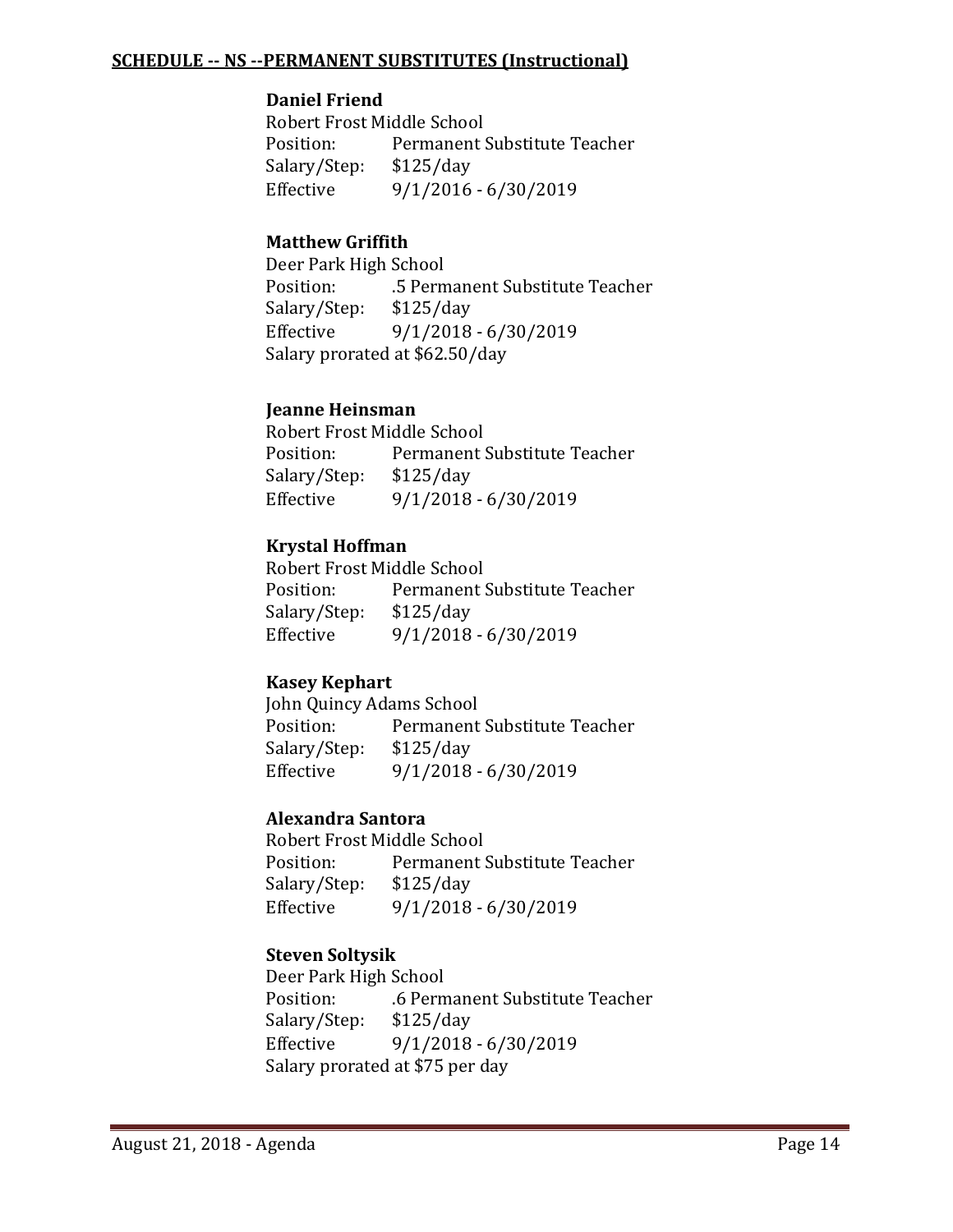## **Kristin Wehner**

Deer Park High School .4 Permanent Substitute Teacher<br>\$125/day Salary/Step:<br>Effective  $9/1/2018 - 6/30/2019$ Salary prorated at \$50 per day

#### **SCHEDULE -- NSS --SUMMER SCHOOL APPOINTMENTS (Instructional)**

#### **Marie Tortorici**

John F Kennedy Intermediate School<br>Position: Summer School Subs Summer School Substitute Teacher<br>\$236.43/day Salary/Step: Effective 7/9/2018 - 8/17/2018

## **SCHEDULE -- O --RESIGNATIONS / RETIREMENTS / REMOVALS / TERMINATIONS (Instructional)**

#### **Mary Boeckel-Looney**

Robert Frost Middle School<br>Position: Teaching As **Teaching Assistant** Salary/Step:<br>Effective Effective 7/24/2018 Resignation. No outstanding obligation to the district.

#### **Catherine Bosenbeck**

District Wide Per-Diem Substitute Teacher Salary/Step: Effective 7/18/2018 Resignation. No outstanding obligation to the district.

#### **Leanne Carhart**

Deer Park High School<br>Position: .6 Math .6 Math/.4 Permanent Substitute Teacher Salary/Step:<br>Effective Effective 7/27/2018 Resignation. No outstanding obligation to the district

## **Diana Cuozzo**

District Wide Per-Diem Substitute Teacher Salary/Step: Effective 8/1/2018 Resignation. No outstanding obligation to the district.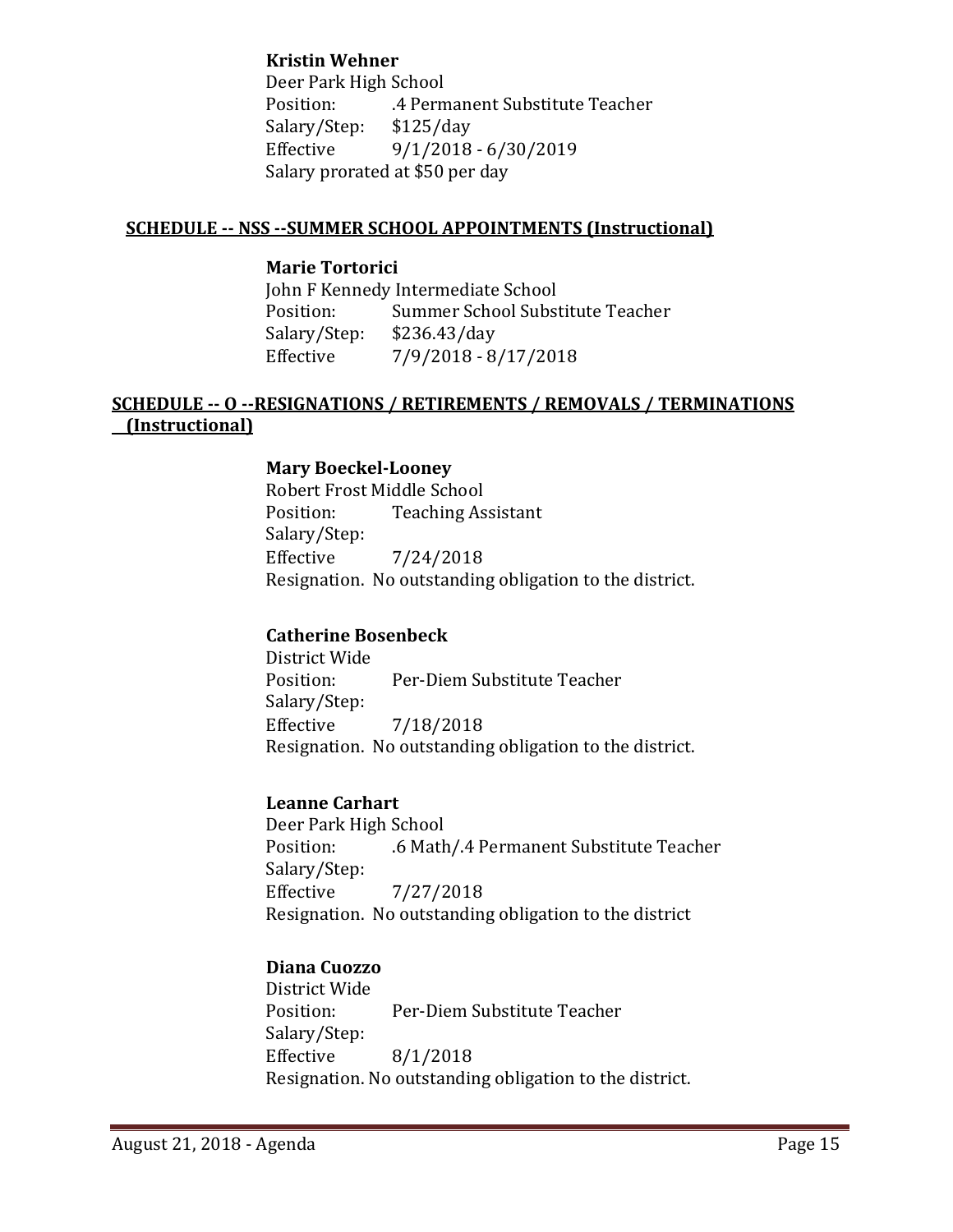#### **Alexandra Demakos**

Deer Park High School<br>Position: **IV Chee** JV Cheerleading Coach Salary/Step: Effective 7/31/2018 Resignation. No outstanding obligation to the district.

## **Meagan Frank**

John Quincy Adams School<br>Position: Permanent Permanent Substitute Teacher Salary/Step: Effective 7/19/2018 Resignation. No outstanding obligation to the district.

## **Jamie Greco**

Deer Park High School .8 Leave Replacement Spanish/.2 Permanent Substitute Salary/Step: Effective 8/7/2018 Resignation. No outstanding obligation to the district.

## **James Henry**

District Wide Curriculum Associate for Math & Business Salary/Step:  $6/30/2018$ Resignation in order to accept position of Associate Principal

## **Brittany Imperato**

John Quincy Adams School<br>Position: Permanent Permanent Substitute Teacher Salary/Step: Effective 8/10/2018 Resignation. No outstanding obligation to the district.

## **Anthony Ketterer**

Deer Park High School<br>Position: [V Head JV Head Boys Soccer Coach Salary/Step: Effective 7/19/2018 Resignation. No outstanding obligation to the district.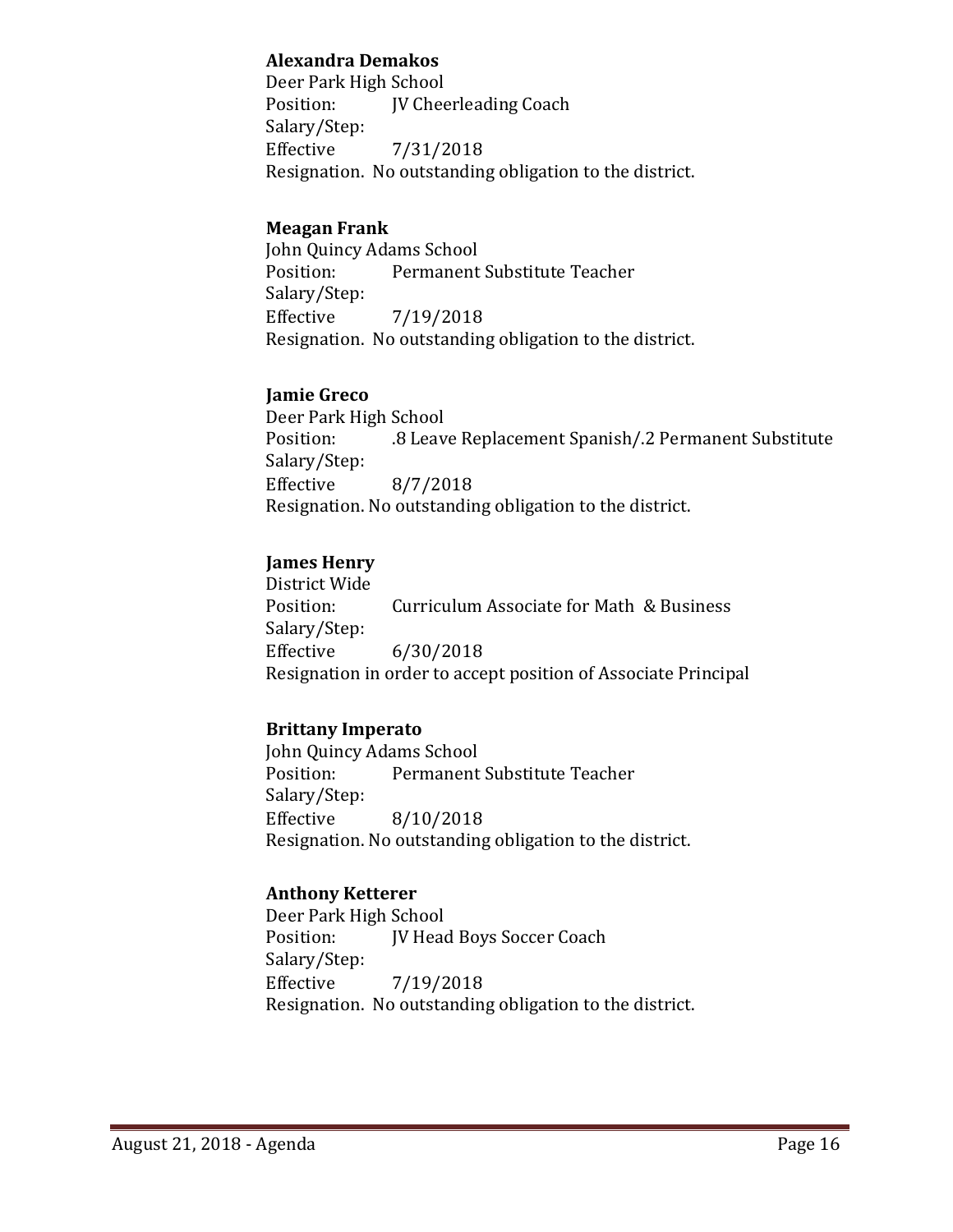## **Marissa Manfredi**

May Moore School<br>Position: Tea Teaching Assistant and ABA Home Provider Salary/Step: Effective 8/18/2018 Resignation. No outstanding obligation to the district.

## **Karina Pistorio**

John F Kennedy Intermediate School<br>Position: Permanent Substitute Permanent Substitute Salary/Step: Effective 8/3/2018 Resignation. No outstanding obligation to the district.

#### **Christopher Thomson**

Deer Park High School<br>Position: Permar Permanent Substitute Teacher Salary/Step:<br>Effective Effective 8/9/2018 Resignation. No outstanding obligation to the district.

## **SCHEDULE -- Q --LEAVES OF ABSENCE (Instructional)**

## **Rachel Glaubach**

Deer Park High School<br>Position: Guidan **Guidance Counselor** Salary/Step: Effective 9/5/2018 - 10/8/2018 Change of Dates for Remainder of Unpaid Maternity LOA

## **Susan Mirman**

May Moore School<br>Position: Spe Speech Teacher Salary/Step:<br>Effective  $9/1/2018 - 6/30/2019$ Unpaid Leave of Absence

#### **SCHEDULE -- TR --TRANSFERS (Instructional)**

#### **Helen Annarumma**

Robert Frost Middle School<br>Position: Teaching As **Teaching Assistant** Salary/Step: Effective 9/1/2018 - 6/30/2019 Transfer from JQA to RF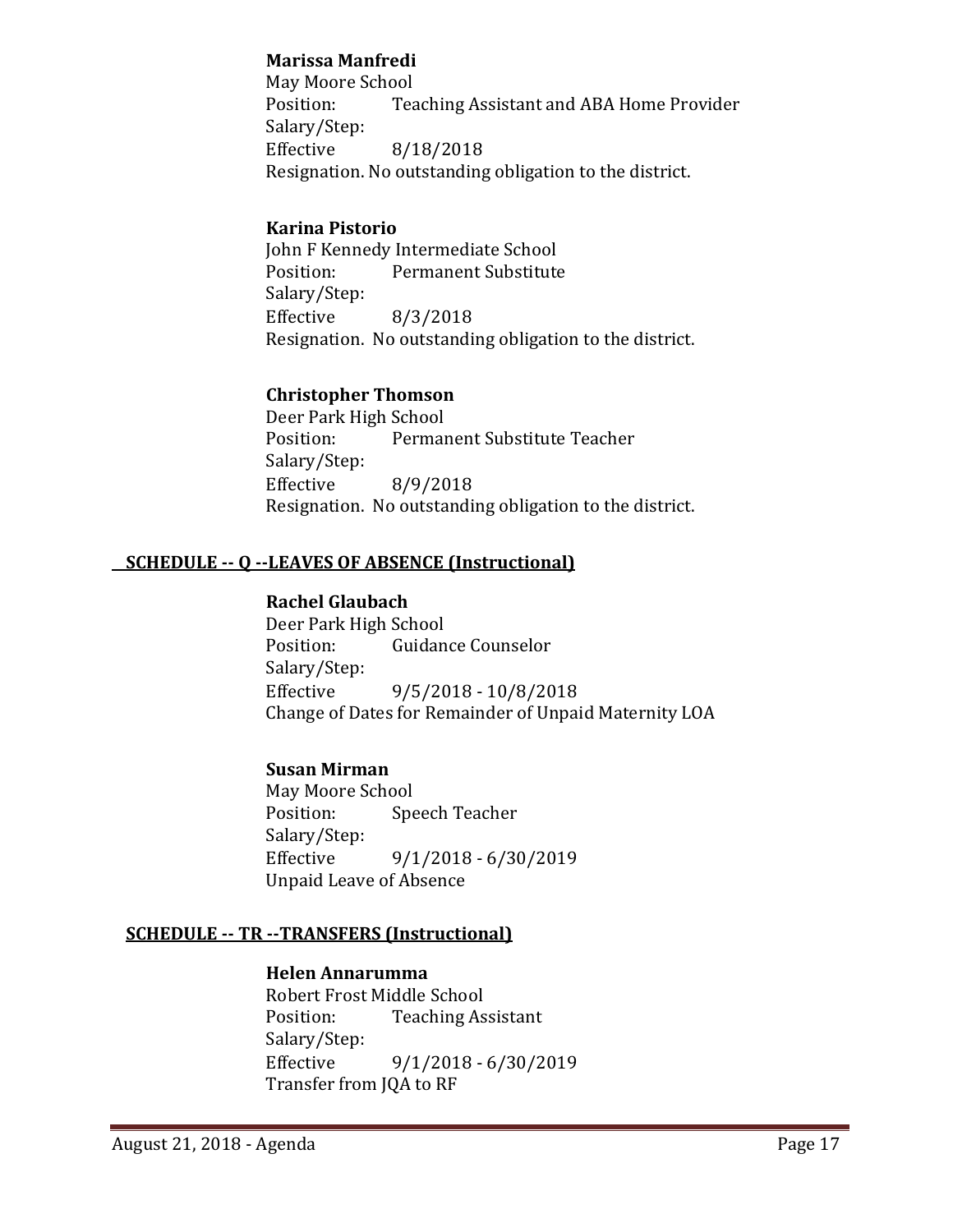#### **Rosalie Brody**

John F Kennedy Intermediate School<br>Position: Reading Teacher Reading Teacher Salary/Step:<br>Effective Effective 9/1/2018 - 6/30/2019 Transfer from RF to JFK due to decrease in RF reading needs and replace JFK retirement

## **Cody Ciolino**

Robert Frost Middle School<br>Position: Special Educ **Special Education Teacher** Salary/Step: Effective 9/1/2018 - 6/30/2019 From HS/RF/St. Cyrils to RF

## **Daniel Friend**

John F Kennedy Intermediate School<br>Position: Permanent Substitute Permanent Substitute Teacher Salary/Step:  $9/5/2018 - 10/19/2018$ Temporary Transfer from RF to JFK to cover for K. Zuk

## **Cynthia Kercy**

Deer Park High School<br>Position: Teachii **Teaching Assistant** Salary/Step:  $9/1/2018 - 6/30/2019$ Transfer from MM to HS

## **Rosemarie Lang**

John Quincy Adams School<br>Position: Elementary **Elementary Teacher** Salary/Step:<br>Effective Effective 9/1/2018 - 6/30/2019 From JQA/MM to JQA

## **Andrea Nelson-Williams**

Deer Park High School<br>Position: Social V Social Worker Salary/Step:<br>Effective  $9/1/2018 - 6/30/2019$ Transfer from MM to HS due to retirement of HS Social Worker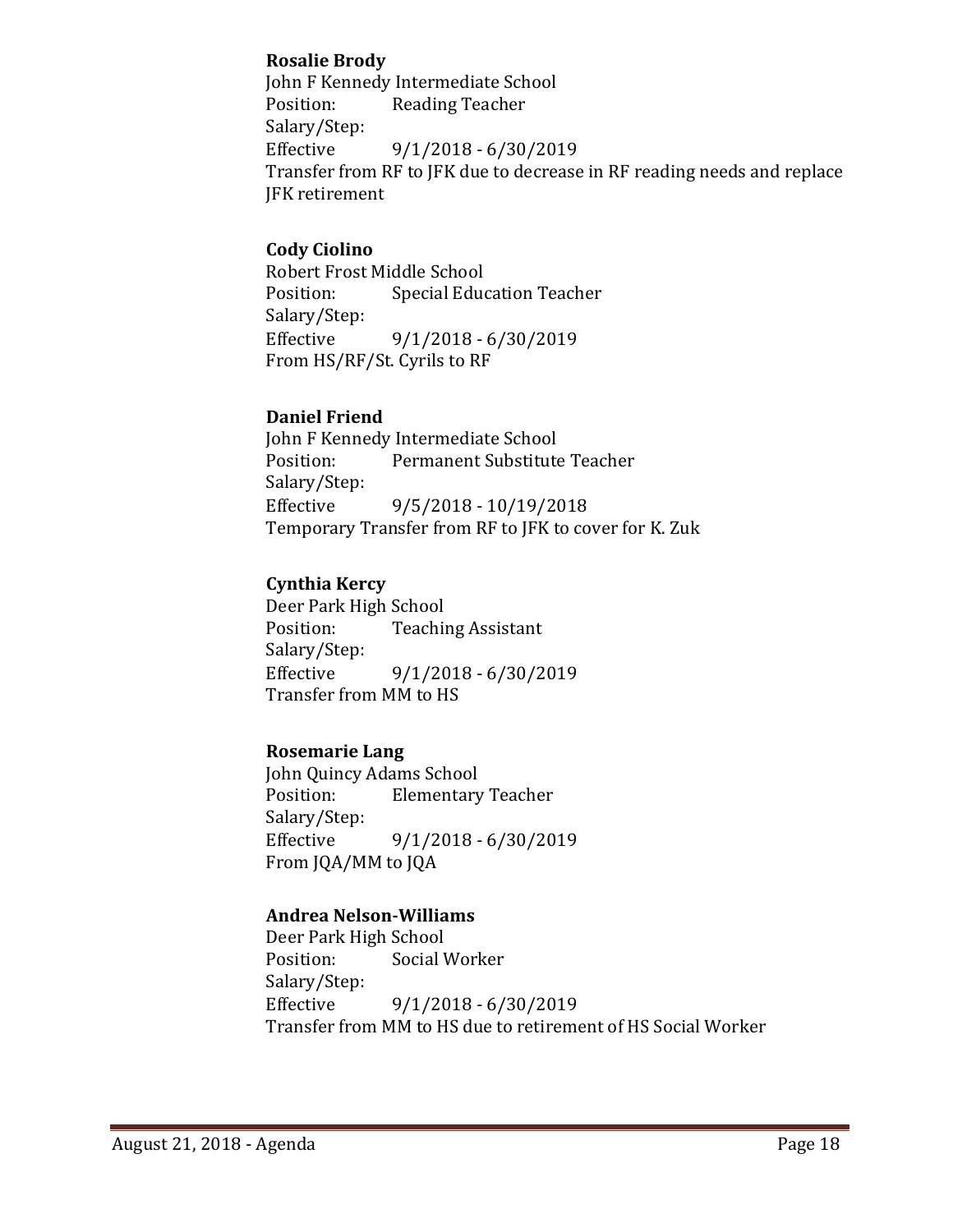#### **Suzanne Pawluk**

Deer Park High School<br>Position: Psycho Psychologist Salary/Step:  $9/1/2018 - 6/30/2019$ Transfer from DW to HS due to retirement of HS Psychologist

## **Theresa Santa Maria**

John F Kennedy Intermediate School<br>Position: Elementary Teacher **Elementary Teacher** Salary/Step:  $9/1/2018 - 6/30/2019$ Transfer from JQA to JFK due to decrease in enrollment (JQA 2nd grade)

#### **Keri Troffa**

John F Kennedy Intermediate School<br>Position: Special Education Tea **Special Education Teacher** Salary/Step:<br>Effective Effective 9/1/2018 - 6/30/2019 Transfer from RF to JFK due to building needs

#### **SCHEDULE -- TTPA --TEMPORARY ASSIGNMENT (Instructional)**

#### **Michelle Astromovich**

Deer Park High School<br>Position: Living Living Environment Regents Review Teacher<br>\$71/hour Salary/Step: Effective 8/9/2018 - 8/15/2018 2 hours per day

#### **Ashley DeAcetis**

John Quincy Adams School<br>Position: EdTech Me EdTech Mentor<br>\$1,200 Salary/Step:<br>Effective  $9/1/2018 - 6/30/2019$ 

#### **Sara DiCandia**

Deer Park High School<br>Position: EdTech EdTech Mentor<br>\$1.200 Salary/Step:<br>Effective Effective 9/1/2018 - 6/30/2019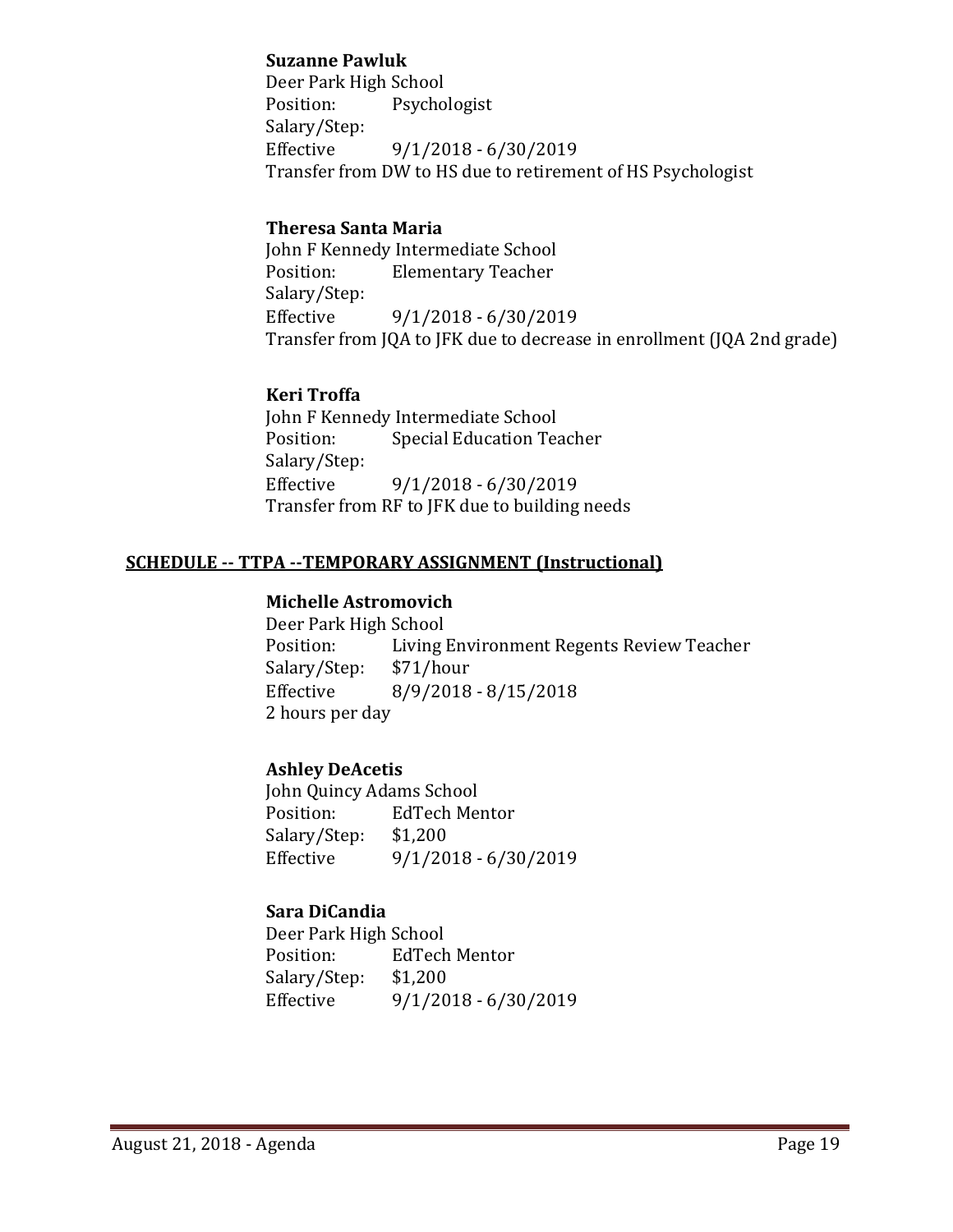#### **Kevin Dluginski**

Robert Frost Middle School<br>Position: ENL Parent ENL Parent Academy<br>\$69.47/hour Salary/Step:<br>Effective  $3/15/2018$ 

### **Thomas Fitzmaurice**

John F Kennedy Intermediate School<br>Position: EdTech Mentor EdTech Mentor<br>\$1,200 Salary/Step:<br>Effective Effective 9/1/2018 - 6/30/2019

## **Daniel Friend**

Deer Park High School<br>Position: JV Head Position: JV Head Boys Soccer Coach<br>Salary/Step: \$4,114.32 Salary/Step: \$4,114.32 8 Units/Step 1<br>Effective 8/20/2018 - 11/1/2018  $8/20/2018 - 11/1/2018$ 

## **John Heeg**

Robert Frost Middle School<br>Position: EdTech Men EdTech Mentor<br>\$1,200 Salary/Step: Effective 9/1/2018 - 6/30/2019

## **Patricia Myers**

District Wide ABA Home Provider<br>\$25/hour Salary/Step:<br>Effective  $7/1/2018 - 6/30/2019$ 

#### **Carey Okurowski**

Robert Frost Middle School<br>Position: EdTech Men EdTech Mentor<br>\$1,200 Salary/Step:<br>Effective  $9/1/2018 - 6/30/2019$ 

### **Jamie Pambianchi**

Deer Park High School<br>Position: EdTech EdTech Mentor<br>\$1,200 Salary/Step:<br>Effective Effective 9/1/2018 - 6/30/2019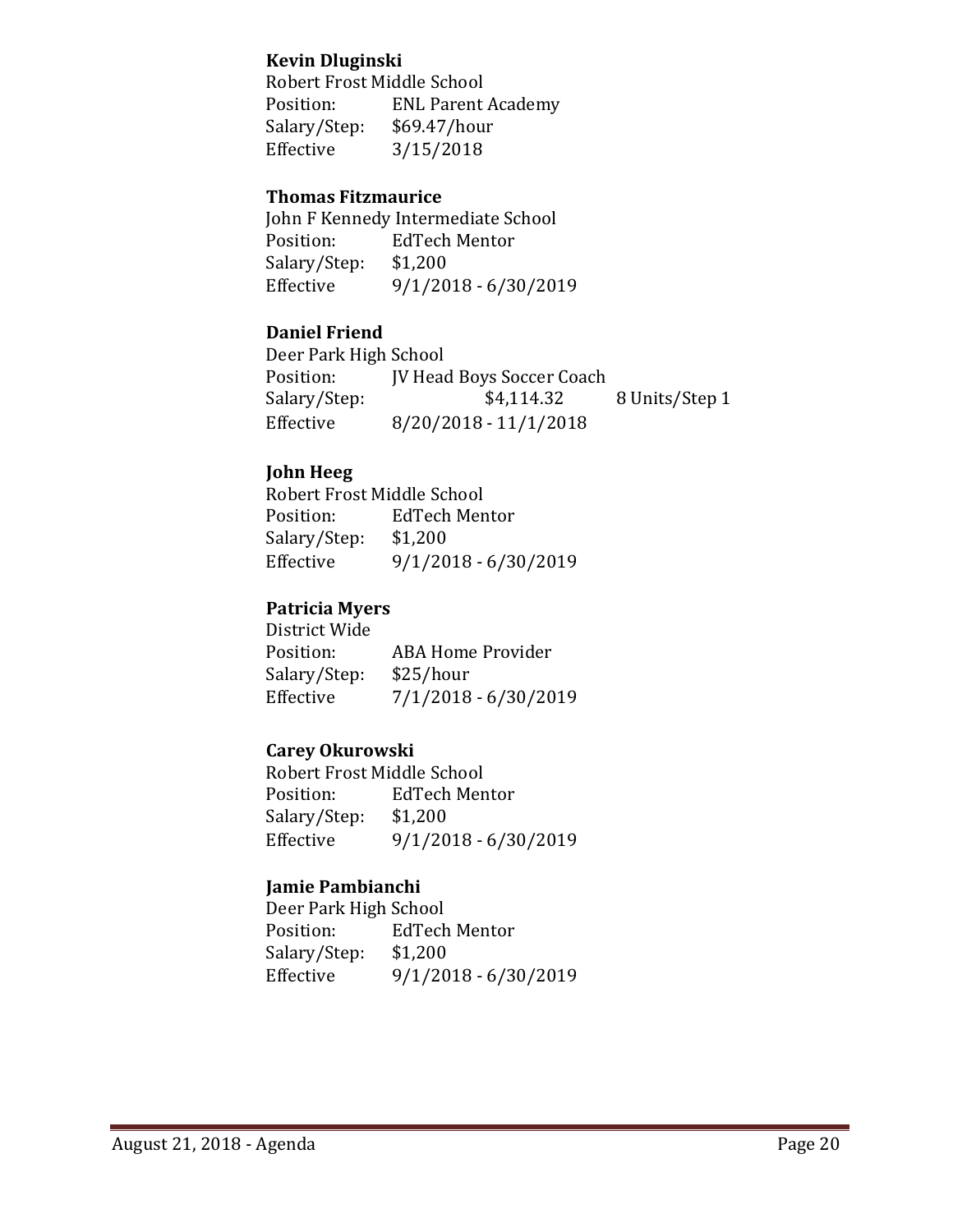#### **Sue Steinman**

May Moore School<br>Position: Ed' EdTech Mentor<br>\$1,200 Salary/Step:<br>Effective Effective 9/1/2018 - 6/30/2019

## **SCHEDULE 18/BP-803 – SCHEDULES OF BILLS PAYABLE**

| General*               | #1                   | 7/31/2018 |
|------------------------|----------------------|-----------|
| General*               | #4                   | 8/31/2018 |
| Federal*               | #2                   | 8/31/2018 |
| Capital*               | #3                   | 8/31/2018 |
| Capital*               | # 4                  | 8/31/2018 |
| School Lunch*          | #2                   | 8/31/2018 |
| Trust & Agency*        | #1                   | 7/31/2018 |
| <b>WORKERS' COMP.*</b> | Daily Check Register | 7/19/2018 |
| <b>WORKERS' COMP.*</b> | Daily Check Register | 7/24/2018 |
| <b>WORKERS' COMP.*</b> | Daily Check Register | 7/26/2018 |
| <b>WORKERS' COMP.*</b> | Daily Check Register | 8/1/2018  |
| <b>WORKERS' COMP.*</b> | Daily Check Register | 8/1/2018  |

#### **SCHEDULE D – BID AWARD**

Bids for Bid # BDP18-017 Commercial Refrigerator and Sinks were received and opened at 11:00 AM on August 10, 2018.

Bids were advertised in Newsday. Forms and specifications were processed in accordance with Section 103 of the General Municipal Law and bids were solicited on the Empire State Purchasing Group website at [www.EmpireStateBidSystem.com.](http://www.empirestatebidsystem.com/)

Bids were received from the following vendors:

Bar Boy Products, Inc. BHS Food Service Solutions, LLC Douglas Equipment

Present at bid opening: Lauren von Ende, Purchasing Agent and Linda Martinez, Recorder. There were no vendors present.

It is recommended that the bid be awarded to the following vendors as the lowest responsible bidders meeting specifications (see attached pricing in file):

Bar Boy Products, Inc. Douglas Equipment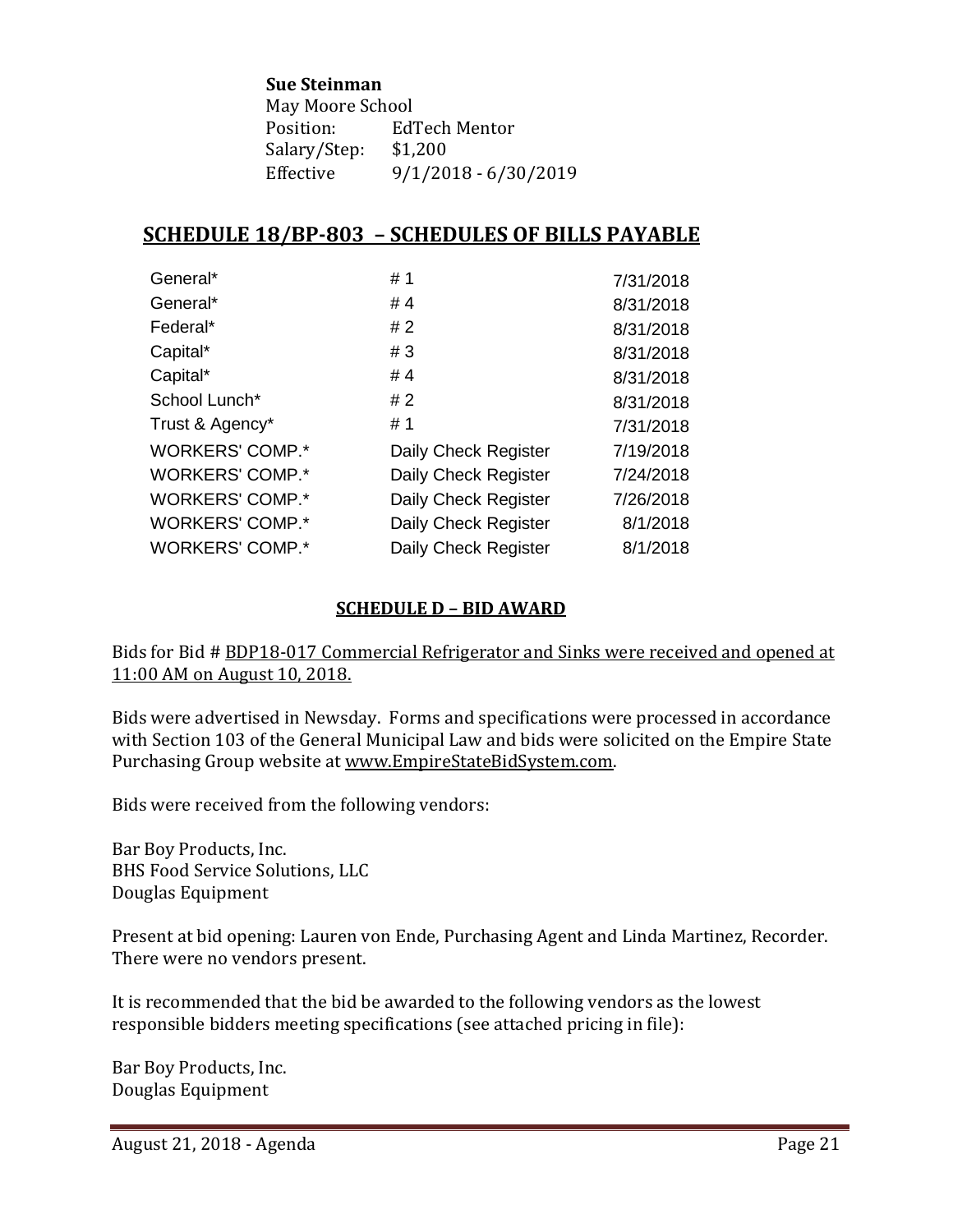## **SCHEDULE 18-E-422 - EXPLANATION OF BUDGETARY TRANSFERS #T2, T3 & T4**

## **SCHEDULES 18-F-340- CONTRACT REPORT**

## **SCHEDULE 8-H-18 – HOME TEACHING (regular & special)** (confidential)

## **SCHEDULE 8-S-18 - - SPECIAL TRANSPORTATION** (confidential)

**SCHEDULE 8-SE-18 – COMMITTEE RECOMMENDATIONS** (confidential**)**

## VII. **RECEIPT OF SCHEDULES**

*Recommend, that the Board of Education approve the following receipt of schedules collectively:*

## **SCHEDULE 18-A-471 – TREASURER's REPORT**

| Statement of Revenues - | General Fund -    | Julv |
|-------------------------|-------------------|------|
|                         | School Lunch Fund | Julv |
|                         | Federal Fund -    | Julv |

Claims Audit

Report July 1, 2018 -July 31, 2018

## **SCHEDULE 18-B-801 - APPROPRIATION BUDGET STATUS REPORT**

| <b>Appropriation Budget Status Report</b> | General Fund -<br>Capital Fund -<br>School Lunch Fund<br>Federal Fund - | July<br>July<br>July<br>July |
|-------------------------------------------|-------------------------------------------------------------------------|------------------------------|
| Extra-Classroom Activities Funds          | Robert Frost -<br>Deer Park High School -                               | July<br>July                 |